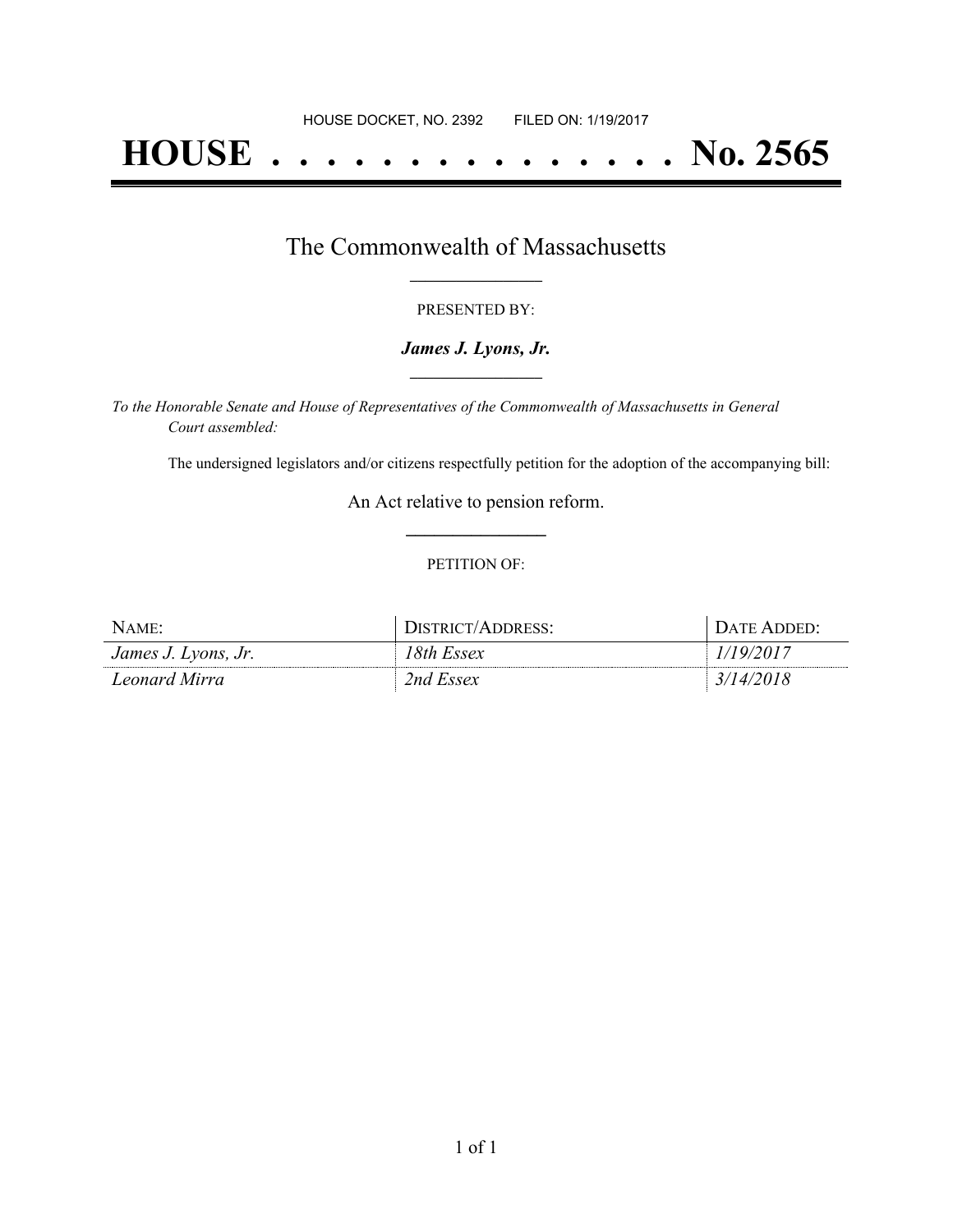## **HOUSE . . . . . . . . . . . . . . . No. 2565**

By Mr. Lyons of Andover, a petition (accompanied by bill, House, No. 2565) of James J. Lyons, Jr., and Leonard Mirra relative to the calculation of retirement allowances for public employees. Public Service.

### [SIMILAR MATTER FILED IN PREVIOUS SESSION SEE HOUSE, NO. *2366* OF 2015-2016.]

## The Commonwealth of Massachusetts

**In the One Hundred and Ninetieth General Court (2017-2018) \_\_\_\_\_\_\_\_\_\_\_\_\_\_\_**

**\_\_\_\_\_\_\_\_\_\_\_\_\_\_\_**

An Act relative to pension reform.

Be it enacted by the Senate and House of Representatives in General Court assembled, and by the authority *of the same, as follows:*

1 SECTION 1. Subdivision (2) of section 3 of chapter 32 of the General Laws, as

2 appearing in the 2008 Official Edition, is hereby amended by striking out clause (vi).

3 SECTION 2. Subdivision (2) of section 5 of said chapter 32, as so appearing, is hereby

4 amended by striking out paragraph (a) and inserting in place thereof the following paragraph:-

5 (a) The normal yearly amount of the retirement allowance for any member classified in

6 Group 1, Group 2 or Group 4, who has paid the full amount of regular deductions on the total

7 amount of regular compensation, including deductions specified in subdivision (3A) of section 3,

8 and in paragraph (d) of subdivision (1) of section 22, shall, subject to the limitations set forth in

9 this section, be based on the average annual rate of regular compensation received by such